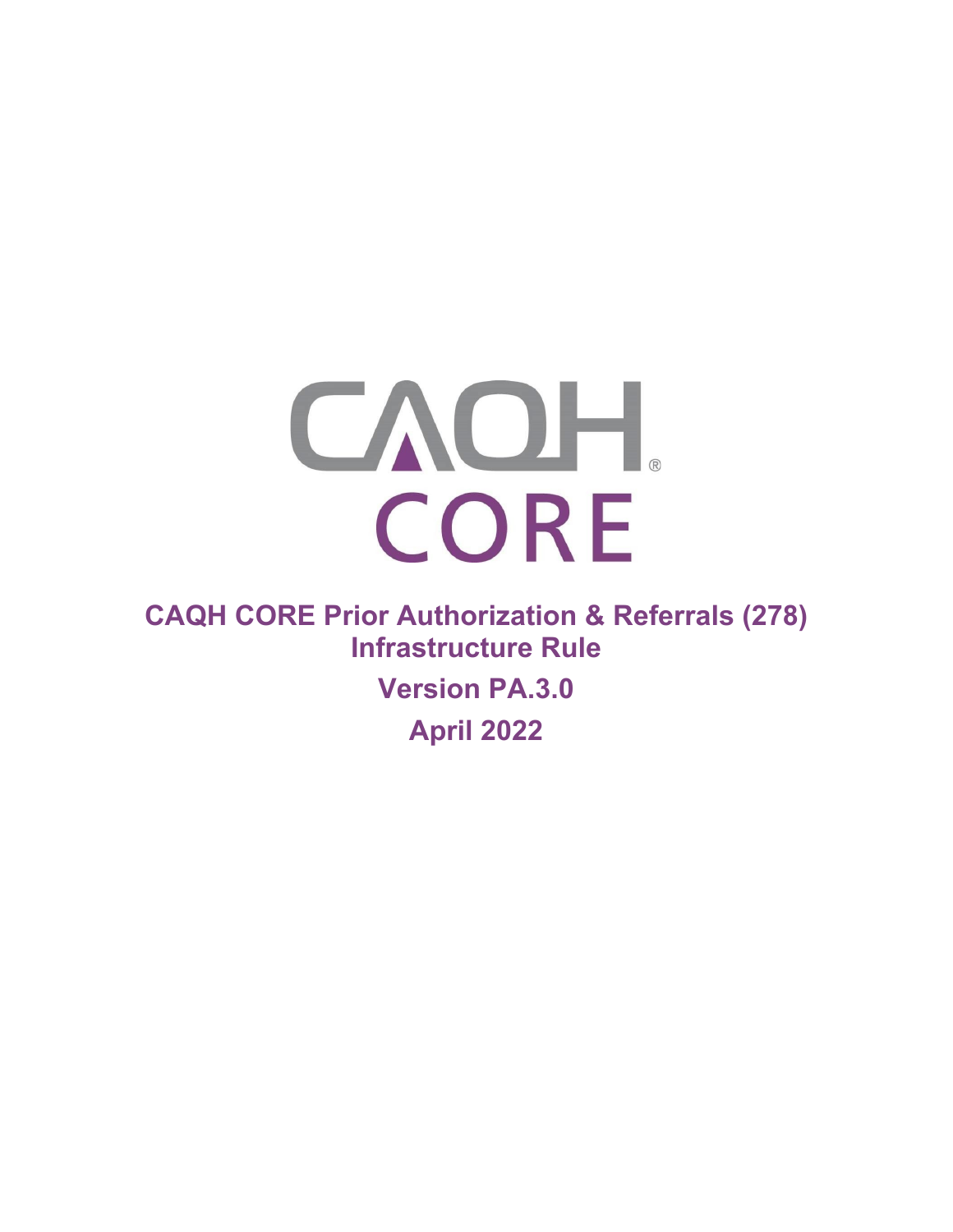| <b>Version</b> | <b>Revision</b> | <b>Description</b>                                                                                                                                                                                                                                                                                                                                                                                                         | <b>Date</b>    |
|----------------|-----------------|----------------------------------------------------------------------------------------------------------------------------------------------------------------------------------------------------------------------------------------------------------------------------------------------------------------------------------------------------------------------------------------------------------------------------|----------------|
| 4.0.0          | Major           | Phase IV CAQH CORE Prior Authorization (278) Infrastructure<br>Rule balloted and approved via CAQH CORE Voting Process.                                                                                                                                                                                                                                                                                                    | September 2015 |
| 4.1.0          | Major           | Substantive updates include:<br>$\bullet$<br>$\circ$ Time requirement for health plan to request additional<br>information/documentation<br>$\circ$ Time requirement for final determination<br>(approval/denial)<br>o Optional time requirement for a 5010X217 278 close<br>out<br>Additional non-substantive adjustments for clarity.<br>٠                                                                               | January 2020   |
| PA.2.0         | Minor           | Non-substantive adjustments to support re-organization of<br>operating rules into rule sets organized by business<br>transaction (e.g., Eligibility & Benefits, Claim Status, etc.)<br>rather than phase (e.g., Phase I, II, etc.) as approved by the<br>CAQH CORE Board in 2019.<br>Operating rule naming, versioning and numbering<br>٠<br>methodologies updated to align with business transaction-<br>based rule sets. | May 2020       |
| PA.3.0         | Major           | Substantive updates to system availability requirements April 2022<br>to align with current business needs.<br>Update Connectivity reference to align with the most<br>$\bullet$<br>recent published and CAQH CORE adopted version of<br>the CAQH CORE Connectivity Rule.<br>Additional non-substantive adjustments for clarity.                                                                                           |                |

# **Revision History for CAQH CORE Prior Authorization & Referrals (278) Infrastructure Rule**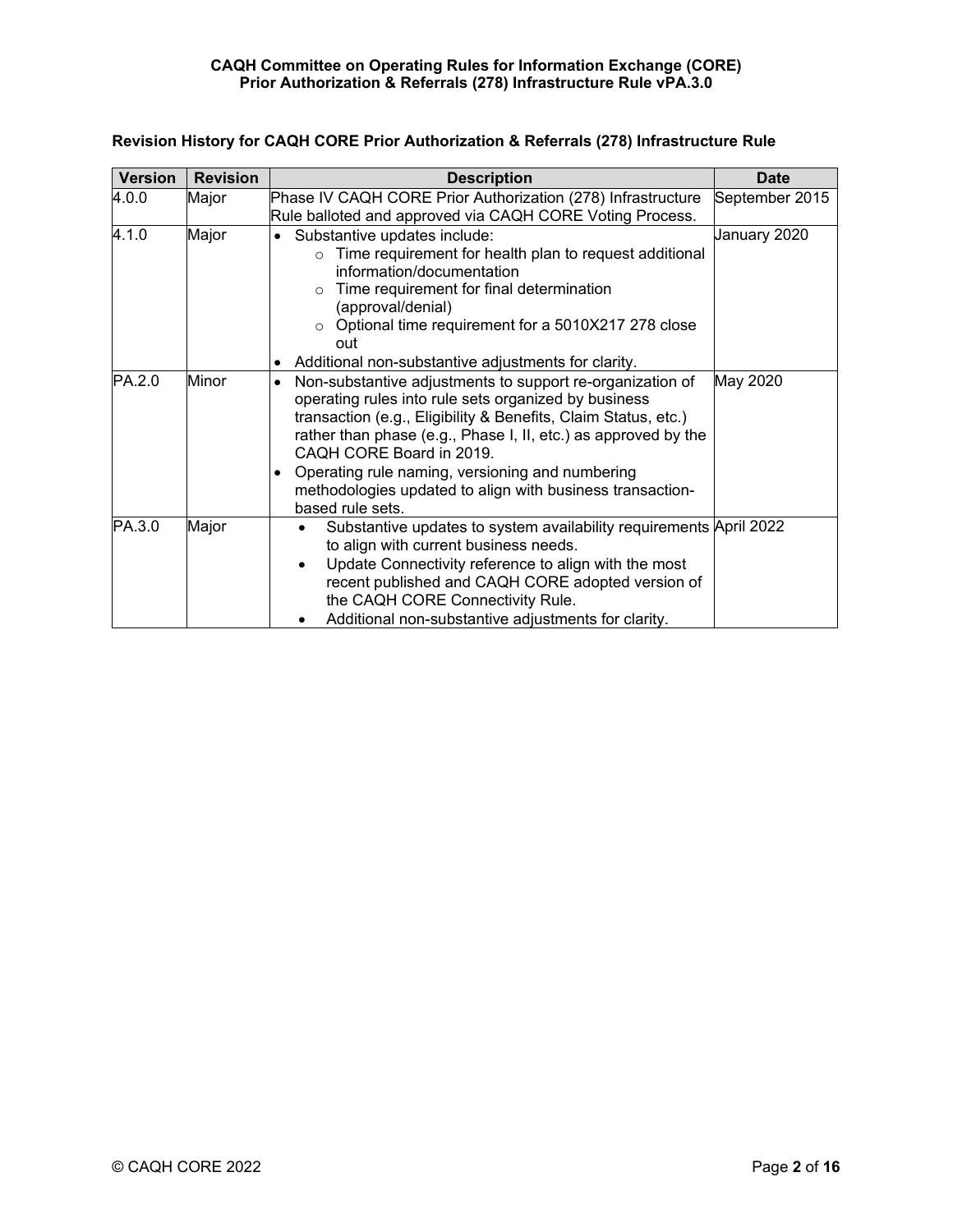# **Table of Contents**

| 2.1. Update to the CAQH CORE Prior Authorization & Referrals (278) Infrastructure Rule 7    |  |  |  |  |  |
|---------------------------------------------------------------------------------------------|--|--|--|--|--|
|                                                                                             |  |  |  |  |  |
|                                                                                             |  |  |  |  |  |
| 3.2.                                                                                        |  |  |  |  |  |
| 3.3.                                                                                        |  |  |  |  |  |
| 3.4.                                                                                        |  |  |  |  |  |
| 3.5.                                                                                        |  |  |  |  |  |
|                                                                                             |  |  |  |  |  |
|                                                                                             |  |  |  |  |  |
|                                                                                             |  |  |  |  |  |
|                                                                                             |  |  |  |  |  |
| 4.1. Health Care Services Review - Request and Response Processing Mode Requirements  10    |  |  |  |  |  |
| 4.2. Health Care Services Review - Request and Response Connectivity Requirements  10       |  |  |  |  |  |
| 4.3. Health Care Services Review - Request and Response System Availability 11              |  |  |  |  |  |
|                                                                                             |  |  |  |  |  |
|                                                                                             |  |  |  |  |  |
| 4.4. Health Care Services Review - Request and Response Batch Processing Mode Response Time |  |  |  |  |  |
|                                                                                             |  |  |  |  |  |
| 4.4.1.5010X217 278 Initial Response Time Requirement (Batch Mode) 12                        |  |  |  |  |  |
| 4.4.2. 5010X231 999 Batch Processing Mode Response Time Requirement 12                      |  |  |  |  |  |
| 4.4.3. Time Requirement for Requesting Additional Information/Documentation (Batch Mode) 12 |  |  |  |  |  |
|                                                                                             |  |  |  |  |  |
| 4.5. Health Care Services Review - Request and Response Real Time Processing Mode Response  |  |  |  |  |  |
|                                                                                             |  |  |  |  |  |
| 4.5.1. Time Requirement for a 5010X217 278 Initial Response (Real Time Mode)  13            |  |  |  |  |  |
| 4.5.2. Time Requirement for Requesting Additional Information/Documentation when            |  |  |  |  |  |
|                                                                                             |  |  |  |  |  |
| 4.5.3. Time Requirement for Requesting Additional Information/Documentation when Unknown at |  |  |  |  |  |
|                                                                                             |  |  |  |  |  |
| 4.5.4. Time Requirement for Final Determination after an Initial Pended Response (Real Time |  |  |  |  |  |
|                                                                                             |  |  |  |  |  |
| 4.6. Health Care Services Review - Request and Response Request Close Out Requirement  14   |  |  |  |  |  |
| 4.6.1. Time Requirement for a 5010X217 278 Response Close Out Due to a Lack of Requested    |  |  |  |  |  |
|                                                                                             |  |  |  |  |  |
|                                                                                             |  |  |  |  |  |
| 4.7. Health Care Services Review - Request and Response Real Time Acknowledgement           |  |  |  |  |  |
|                                                                                             |  |  |  |  |  |
| 4.7.1. Use of the 5010X231 999 Implementation Acknowledgements for Real Time Processing     |  |  |  |  |  |
|                                                                                             |  |  |  |  |  |
| 4.8. Health Care Services Review - Request and Response Batch Acknowledgement Requirements  |  |  |  |  |  |
|                                                                                             |  |  |  |  |  |
| 4.8.1. Use of the 5010X231 999 Implementation Acknowledgements for Batch Processing Mode    |  |  |  |  |  |
|                                                                                             |  |  |  |  |  |
| 4.9. Health Care Services Review - Request and Response Companion Guide 15                  |  |  |  |  |  |
| 4.9.1. Health Care Services Review - Request and Response Companion Guide Requirements      |  |  |  |  |  |
|                                                                                             |  |  |  |  |  |
|                                                                                             |  |  |  |  |  |
|                                                                                             |  |  |  |  |  |
|                                                                                             |  |  |  |  |  |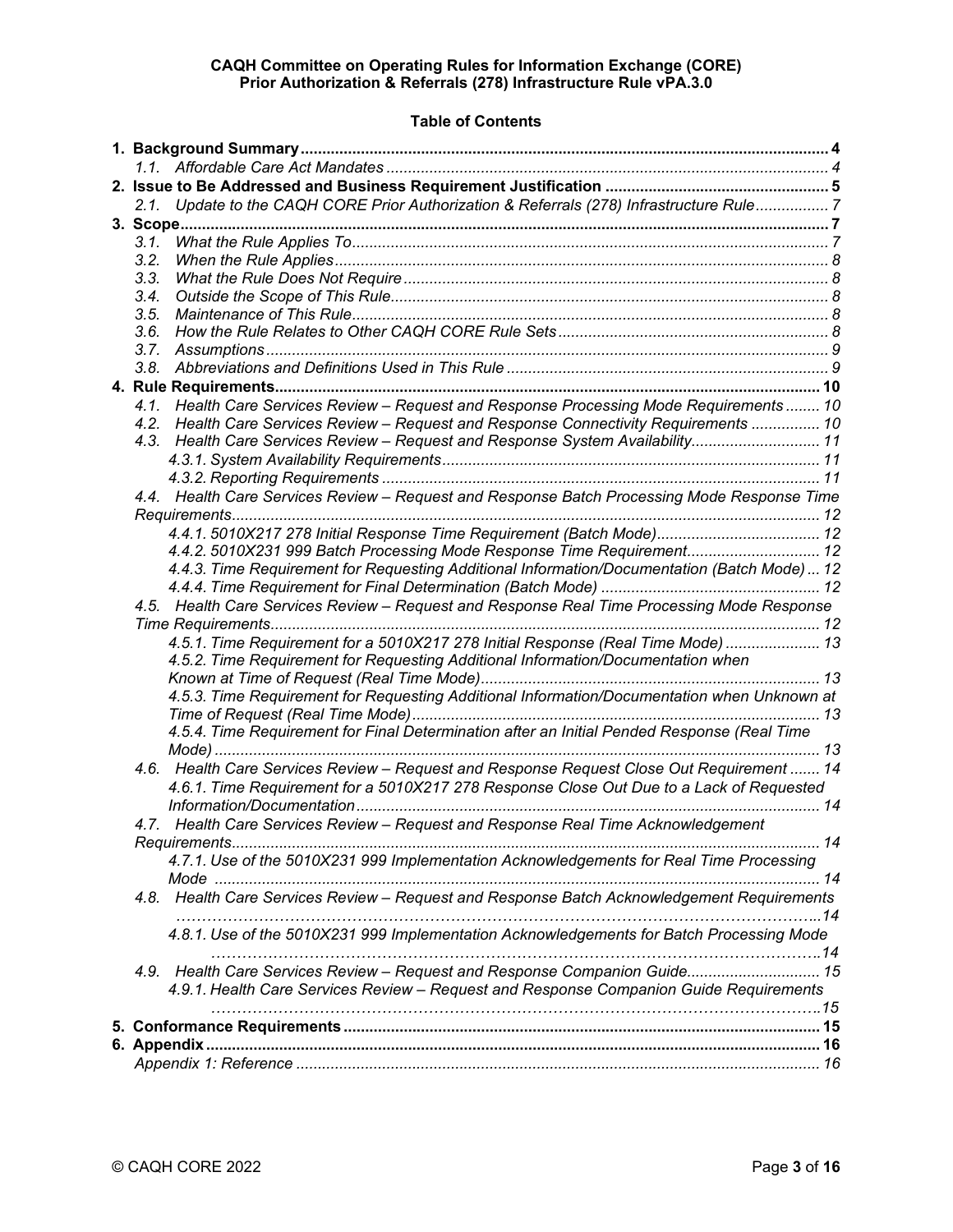# <span id="page-3-0"></span>**1. Background Summary**

The CAQH CORE Prior Authorization & Referrals (278) Infrastructure Rule addresses the health care services request for review and response transactions to allow the industry to leverage its investment in the CAQH CORE Claims Status (276/277), Eligibility & Benefits (270/271) and Payment & Remittance (835) Infrastructure Operating Rules and apply them to conducting the X12/005010X217 Health Care Services Review – Request for Review and Response (278) transactions (hereafter referenced as "5010X217 278 Request and Response" and referred to as prior authorization in general) as well as the X12/005010X231 Implementation Acknowledgment for Health Care Insurance (999) and all associated errata hereafter referred to as "5010X231 999."

The 50[1](#page-3-2)0X217 278 Request and Response supports these key business events:1

- Admission certification review request and associated response
- Referral review request and associated response
- Health care services certification review request and associated response
- Extend certification review request and associated response
- Certification appeal review request and associated response
- Reservation of medical services request and associated response
- Cancellations of service reservations request and associated response

Benefits to the industry from applying the CAQH CORE Prior Authorization & Referrals (278) Infrastructure Rule includes:

- Increased consistency and automation across entities
- Increased electronic prior authorizations and a commensurate decrease in phone inquiries
- Reduced administrative costs
- More efficient processes
- Improved customer service to patients/subscribers
- Reduced staff time for phone inquiries
- Enhanced revenue cycle management
- Improved cash flow

The inclusion of this CAQH CORE Prior Authorization & Referrals (278) Infrastructure Rule for the 5010X217 278 Request and Response continues to facilitate the industry's momentum to increase access to the HIPAA-mandated administrative transactions, and will encourage all HIPAA-covered entities, business associates, intermediaries, and vendors to build on and extend the infrastructure they have established for other business transactions.

#### *1.1. Affordable Care Act Mandates*

<span id="page-3-1"></span>This CAQH CORE Rule is part of a set of rules that addresses requirements in Section 1104 of the Affordable Care Act (ACA). Section 1104 contains an industry mandate for the use of operating rules to support implementation of the HIPAA standards. Using successful, yet voluntary, national industry efforts as a guide, Section 1104 defines operating rules as "the necessary business rules and guidelines for the electronic exchange of information that are not defined by a standard or its implementation specifications." As such, operating rules build upon existing healthcare transaction standards. The ACA outlines three sets of healthcare industry operating rules to be approved by the Department of Health and Human Services (HHS) and then implemented by the industry.

The third set of ACA-mandated operating rules address the health care claims or equivalent encounter information transactions, enrollment and disenrollment in a health plan, health plan premium payments, claims attachments, and referral certification and authorization.[2](#page-3-3) The ACA requires HHS to adopt a set of

<span id="page-3-2"></span><sup>1</sup> X12/005010X217 Health Care Services Review – Request for Review and Response (278) Technical Report Type 3 Implementation Guide, Section 1.4.1.

<span id="page-3-3"></span><sup>&</sup>lt;sup>2</sup> The first set of operating rules under ACA Section 1104 applies to eligibility and claim status transactions; these operating rules were effective 01/01/13. The second set of operating rules applies to EFT and ERA; these operating rules were effective 01/01/14.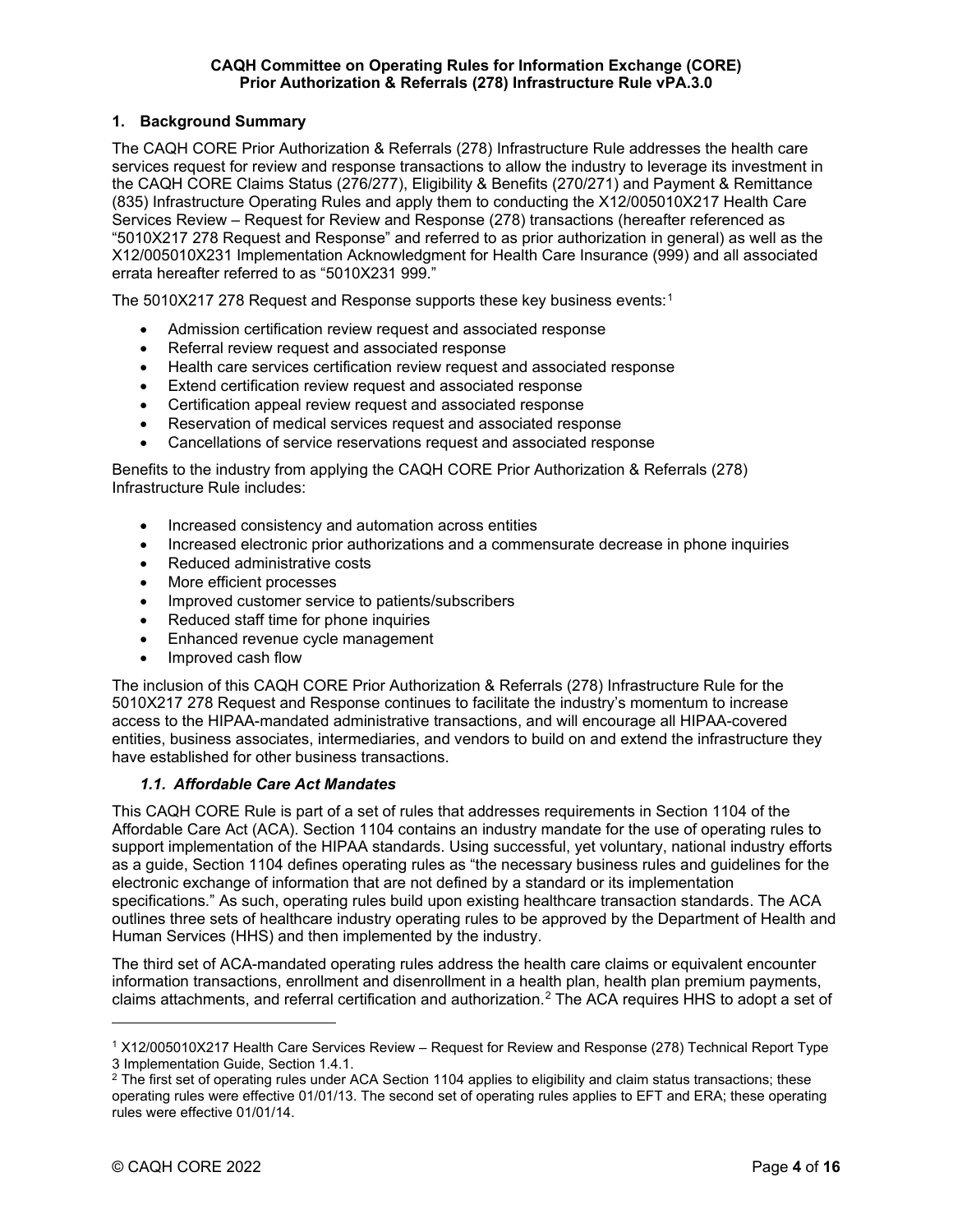operating rules for these five transactions by July 2014.<sup>[3](#page-4-1)</sup> In a letter dated 09/12/12 to the Chairperson of the National Committee on Vital and Health Statistics (NCVHS).<sup>[4](#page-4-2)</sup> the Secretary of HHS designated CAQH CORE as the operating rule authoring entity for the remaining five HIPAA-mandated electronic transactions.

Section 1104 of the ACA also adds the health claims attachment transaction to the list of electronic healthcare transactions for which the HHS Secretary must adopt a standard under HIPAA. The ACA requires the health claims attachment transaction standard to be adopted by 01/01/14, in a manner ensuring that it is effective by 01/01/16.[5](#page-4-3)

**NOTE**: As of April 2022, HHS had not adopted a standard for health claims attachments and an effective date for these operating rules is not included in the ACA.

# <span id="page-4-0"></span>**2. Issue to Be Addressed and Business Requirement Justification**

When the HIPAA transactions were first mandated for use in October 2000,<sup>[6](#page-4-4)</sup> many HIPAA-covered health plan systems were not capable of processing the X12 v5010 278 Request and Response transactions in Real Time. Usually, only Batch transactions were accepted. If Real Time transactionswere accepted, the responses would not be returned in Real Time.

Even with the transition to v5010 in 2011, manual reviews still occur depending upon the complexity of the authorization and given many authorizations require supporting documentation. Although Batch processing of the X12 v5010 278 Request facilitates the processing of certifications, referrals, admissions, and authorizations, etc., there is still a heavy reliance on manual processes within the HIPAA- covered health plan systems to generate a response. This manual process hinders broader adoption of the X12 v5010 278 Request and Response transactions as the same information can be obtained more readily via phone or fax options already commonly used. While HIPAA-covered health plans have made much progress in accepting and responding to Real Time X12 v5010 278 Requests and streamlining their manual processes, adoption of the HIPAA-mandated X12 v5010 278 Request and Response still proves to be a challenge for many entities.

In addition to Batch only and manual processing of the X12 v5010 278 Request and Response transactions, lack of product support for the X12 v5010 278 Request and Response transactions also poses a challenge to greater industry adoption. Many vendors do not support this transaction within their practice management and patient accounting systems offerings. As such, providers are required to use the X12 v5010 278 Request and Response submission tools that each HIPAA-covered health plan offers, often a web tool to submit the request. The development of vendor products for the submission and receipt of the X12 v5010 278 Request and Response transactions is far behind the other HIPAAmandated transactions and has hindered adoption of the X12 v5010 278 Request and Response transactions across the industry.

By promoting consistent connectivity methods between HIPAA-covered providers and HIPAA-covered health plans, manual processes for requesting and receiving prior authorization can be reduced and electronic transaction usage increased. Defining acceptable acknowledgement response times, appropriate Batch and Real Time acknowledgements, system availability, and requiring entities that publish a Companion Guide do so in a common standard format to ensure that trading partners are informed of the nuances required for successful transaction processing will allow the industry to more easily adopt the X12 v5010 278 Request and Response transactions.

<span id="page-4-2"></span><span id="page-4-1"></span> $3$  This date is statutory language and statutory language can be changed only by Congress.  $4$  09/12/12 HHS Letter from the Secretary to the Chairperson of NCVHS.

<span id="page-4-3"></span><sup>&</sup>lt;sup>5</sup> These da[t](http://www.caqh.org/file/4115/download?token=QdUiHJ4r)es are statutory language and statutory language can be changed only by Congress.

<span id="page-4-4"></span><sup>6</sup> The first set of HIPAA-mandated transaction standards were adopted in the August 2000 HSS Final Rule, [Health](http://www.cms.gov/Regulations-and-Guidance/HIPAA-Administrative-Simplification/TransactionCodeSetsStands/Downloads/txfinal.pdf)  [Insurance](http://www.cms.gov/Regulations-and-Guidance/HIPAA-Administrative-Simplification/TransactionCodeSetsStands/Downloads/txfinal.pdf) [Reform: Standards for Electronic Transactions, w](http://www.cms.gov/Regulations-and-Guidance/HIPAA-Administrative-Simplification/TransactionCodeSetsStands/Downloads/txfinal.pdf)ith an effective date of October 16, 2000. This Final Rule adopted the X12 278 Health Care Services Review - Request for Review and Response as the standard for the referral certification and authorization transaction.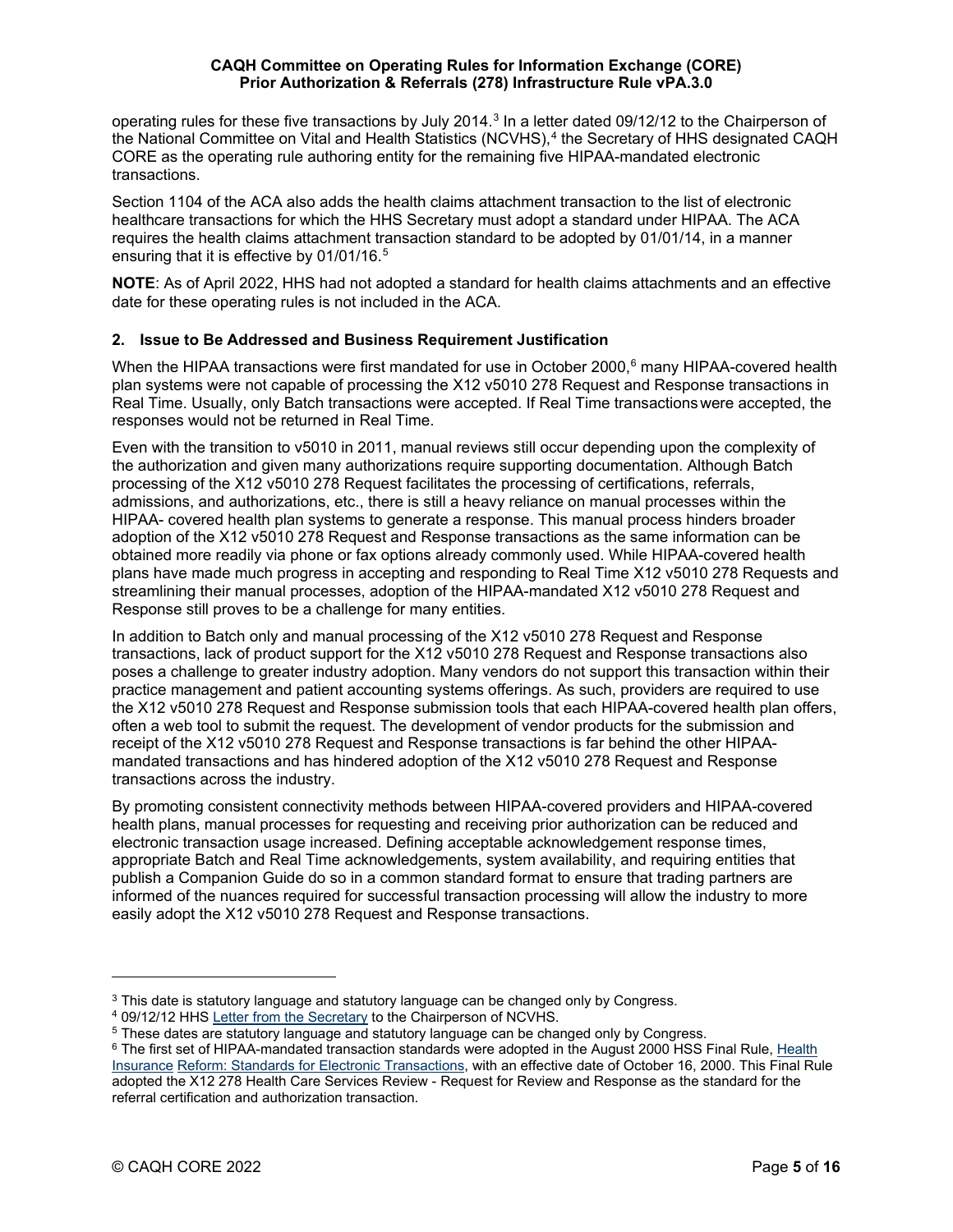The CAQH CORE Eligibility & Benefits (270/271) Infrastructure Rule is designed to bring consistency and to improve the timely flow of the eligibility transactions. These infrastructure requirements include:

- Real Time exchange of eligibility transactions within 20 seconds or less
- The consistent use of the  $5010X2319997$  $5010X2319997$  for both Real Time and Batch exchanges
- 90 percent system availability of a HIPAA-covered health plan's eligibility processing system components over a calendar week
- Use of the public internet for connectivity
- Use of a best practices companion guide template for format and flow of companion guides for entities that issue them

The CAQH CORE Claim Status (276/277) and the CAQH CORE Payment & Remittance (835) Infrastructure Rules were applied to the exchange of the HIPAA-mandated X12 v5010X212 276/277 Health Care Claim Status Request and Response transactions and the HIPAA-mandated X12 v5010X221 835 Health Care Claim Payment/Advice transaction. These infrastructure rules included more robust, prescriptive, and comprehensive connectivity requirements.

During the development of the CAQH CORE Prior Authorization & Referrals (278) Infrastructure Rule, CAQH CORE used discussion, research, and straw poll results to determine which infrastructure requirements should be applied to the exchange of the 5010X217 278 Request and Response transactions. Listed below is an overview of the infrastructure requirements incorporated into this rule in §4.

| Infrastructure Requirements for the 5010X217 278 Request and Response Transactions |                                                                                                                              |  |  |  |
|------------------------------------------------------------------------------------|------------------------------------------------------------------------------------------------------------------------------|--|--|--|
| <b>CAQH CORE Infrastructure Requirement</b><br><b>Description</b>                  | Apply to CAQH CORE Prior Authorization &<br>Referrals (278) Infrastructure Rule for the 5010X217<br>278 Request and Response |  |  |  |
| Processing Mode*                                                                   | Y                                                                                                                            |  |  |  |
| Connectivity                                                                       | Υ                                                                                                                            |  |  |  |
| <b>System Availability</b>                                                         | Y                                                                                                                            |  |  |  |
| Real Time Processing Mode Response Time                                            | Υ                                                                                                                            |  |  |  |
| Batch Processing Mode Response Time                                                | Y                                                                                                                            |  |  |  |
| Real Time Acknowledgements                                                         | Y                                                                                                                            |  |  |  |
| <b>Batch Acknowledgements</b>                                                      | Υ                                                                                                                            |  |  |  |
| <b>Companion Guide</b>                                                             | Y                                                                                                                            |  |  |  |
|                                                                                    | *Note: The CAOH CODE Drior Authorization & Deferrols (278) Infrastructure Pule evolucitly elections processing               |  |  |  |

**\*Note:** The CAQH CORE Prior Authorization & Referrals (278) Infrastructure Rule explicitly clarifies processing mode requirements. In previous rule sets this requirement was not as explicit as needed resulting in questions from implementers. CAQH CORE Connectivity specifies the processing mode(s) that must be supported for each applicable transaction.

This CAQH CORE Prior Authorization & Referrals (278) Infrastructure Rule defines the specific requirements that HIPAA-covered health plans or their agents<sup>[8](#page-5-1)</sup> and HIPAA-covered providers or their agents must satisfy. As with all CAQH CORE Operating Rules, these requirements are intended as a base or minimum set of requirements, and it is expected that many entities will go beyond these

<span id="page-5-1"></span><span id="page-5-0"></span><sup>&</sup>lt;sup>7</sup> The use of the X12 TA1 Interchange Acknowledgement is not specifically addressed by the CAQH CORE Operating Rules. The A1 errata to Appendix C.1 of the X12 999 provides industry guidance for the use of the TA1. <sup>8</sup> One who agrees and is authorized to act on behalf of another, a principal, to legally bind an individual in particular business transactions with third parties pursuant to an agency relationship. Source: West's Encyclopedia of American Law, edition 2. Copyright 2008 The Gale Group, Inc. All rights reserved.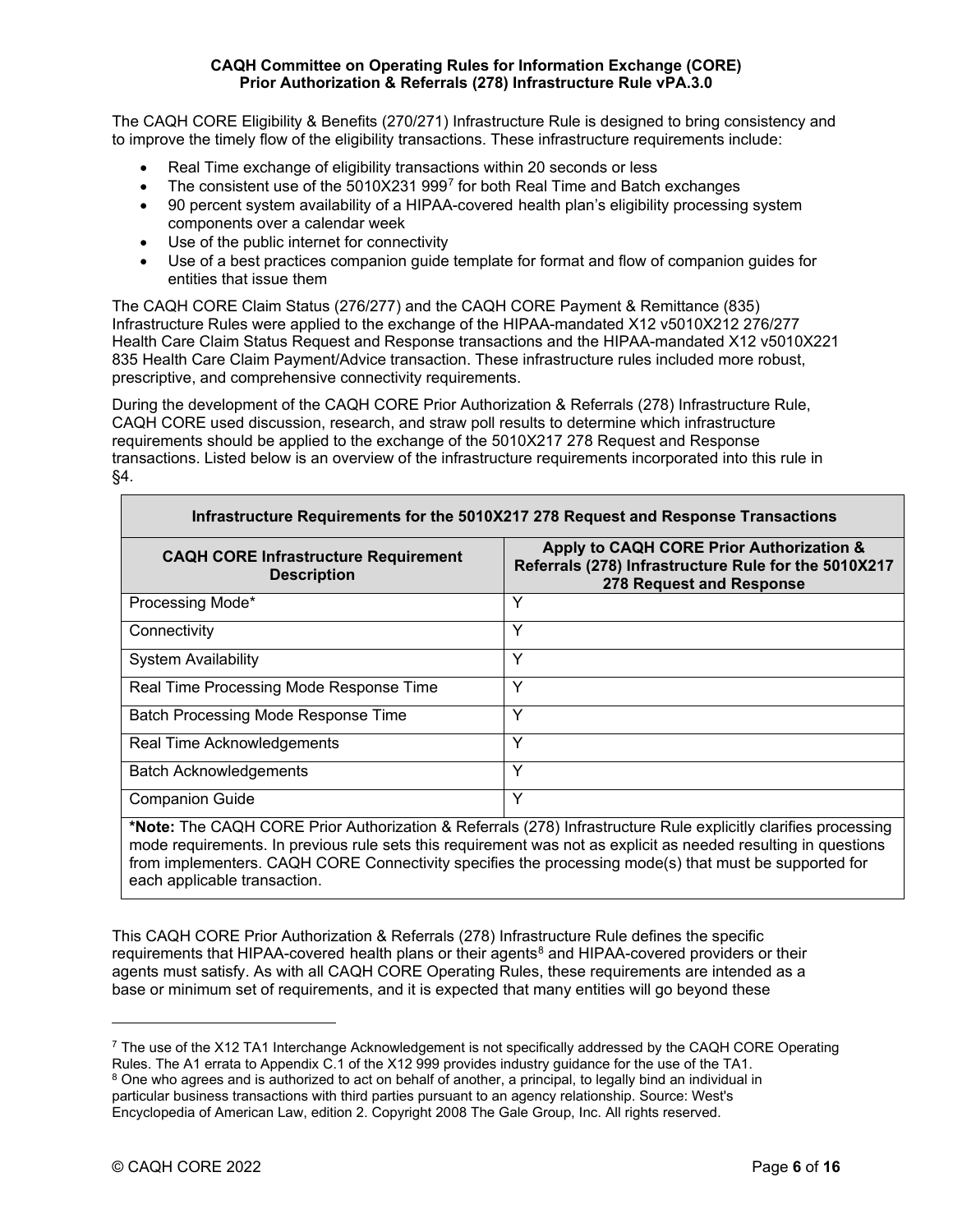requirements as they work towards the goal of administrative interoperability. This CAQH CORE Prior Authorization & Referrals (278) Infrastructure Rule requires that HIPAA-covered health plans or their agents make appropriate use of the standard acknowledgements, support the CAQH CORE Connectivity requirements, and use the CAQH CORE Master Companion Guide Template when publishing their 5010X217 278 Companion Guide.

By applying these CAQH CORE infrastructure requirements to the conduct of the 5010X217 278 Request and Response transactions, this CAQH CORE Prior Authorization & Referrals (278) Infrastructure Rule helps provide the information that is necessary to electronically process a prior authorization request and thus reduce the current cost of today's manual transaction processes.

It is understood that applying the CAQH CORE infrastructure requirements to the exchange of the 5010X217 278 Request and Response transactions does not address the industry's transaction data content needs but rather establishes an electronic "highway."

# *2.1. Update to the CAQH CORE Prior Authorization & Referrals (278) Infrastructure Rule*

<span id="page-6-0"></span>Approved by CAQH CORE Participating Organizations and published in 2015, the response time requirement established in the initial version of the CAQH CORE Prior Authorization & Referrals (278) Infrastructure Rule represented a first step to setting national expectations for the completion of a prior authorization request and response exchange. Since then, industry commitment towards improving prior authorization response times only strengthened. A 2018 poll of CAQH CORE Participating Organizations indicated 73% participants supported pursuing development of additional response time requirements to build upon the CAQH CORE Prior Authorization & Referrals (278) Infrastructure Rule.

In response, CAQH CORE performed an extensive analysis of national and state-level prior authorization response time requirements and conducted interviews with a diverse mix of industry experts to understand the feasibility and impact of updating the existing response time requirement which, prior to this update, only specified a maximum timeframe for a health plan or its agent to return an initial 5010X217 278 Response – an approval, denial or pend.

From May 2019 through November 2019, the CAQH CORE Participating Organizations representing a diverse mix of provider, health plan, vendor and government representation convened to consider updates to the existing response time requirement. Participating Organizations completed impact assessments, straw polls, ballots, and participated in discussions to agree upon key response time enhancements. Ultimately, three key enhancements to the CAQH CORE Prior Authorization & Referrals (278) Infrastructure Rule were approved via the CAQH CORE Voting Process that enable timelier sending and receiving of Batch and Real Time prior authorizations that are not urgent or emergent:

- Time requirement for health plan to request additional information/documentation
- Time requirement for final determination (approval/denial)
- Optional time requirement for a 5010X217 278 close out

As with all CAQH CORE Operating Rules, the response time requirements included in this update are a floor and not a ceiling, and health plans are encouraged to respond to prior authorization requests as quickly as possible to support patient care.

# <span id="page-6-2"></span><span id="page-6-1"></span>**3. Scope**

# *3.1. What the Rule Applies To*

This CAQH CORE Prior Authorization & Referrals (278) Infrastructure Rule applies to the:

• X12/005010X217 Health Care Services Review – Request for Review and Response (278) Technical Report Type 3 and associated errata

And

• X12/005010X231 Implementation Acknowledgement for Health Care Insurance (999) Technical Report Type 3 and associated errata.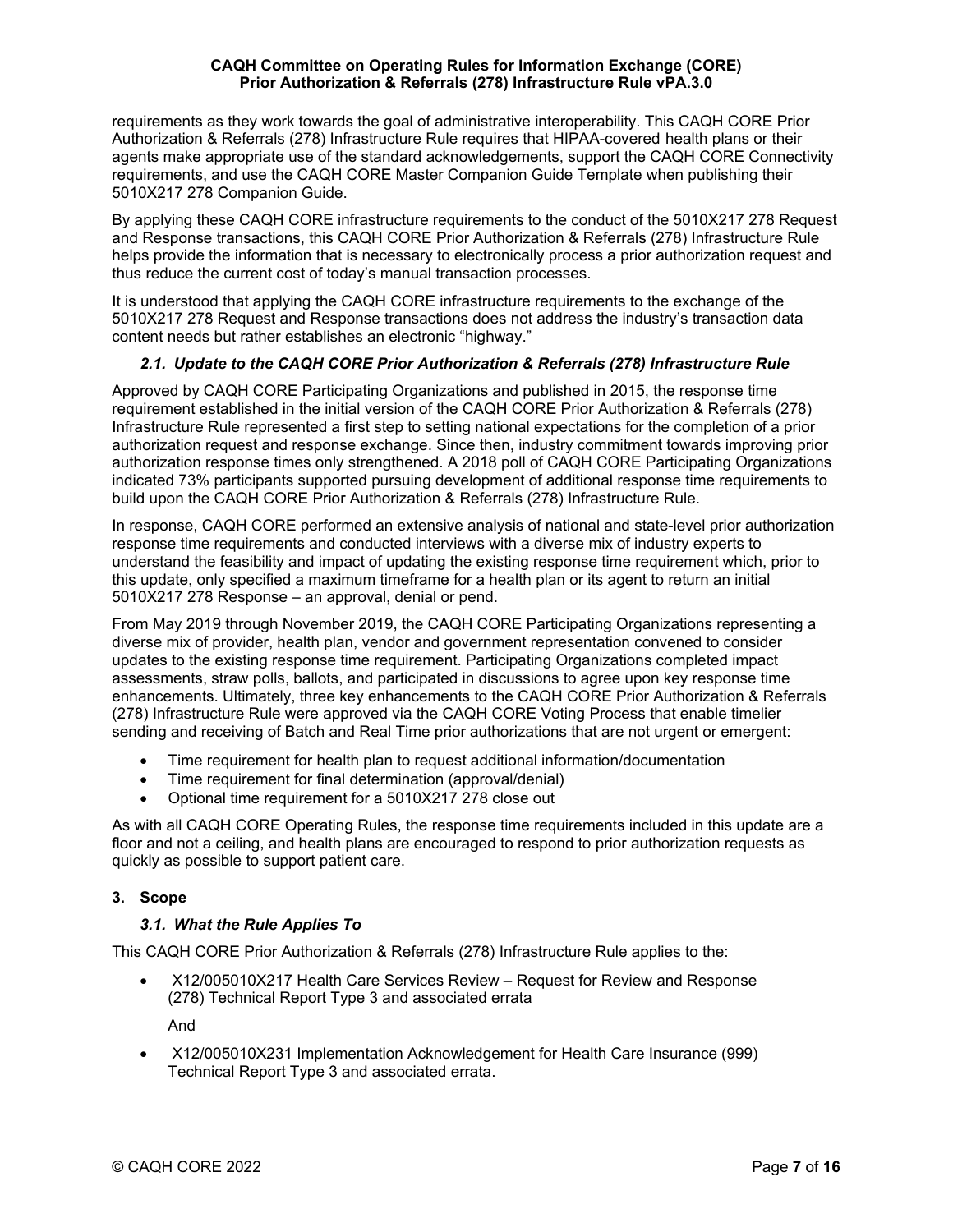### *3.2. When the Rule Applies*

<span id="page-7-0"></span>This CAQH CORE Prior Authorization & Referrals (278) Infrastructure Rule applies when any HIPAAcovered entity or its agent uses, conducts, or processes the 5010X217 278 Request and Response transactions.

# *3.3. What the Rule Does Not Require*

<span id="page-7-1"></span>This rule does not require any entity or its agent to:

• Conduct, use, or process the 5010X217 278 Request and Response transactions if it currently does not do so or is not required by Federal or state regulation to do so.

# <span id="page-7-2"></span>*3.4. Outside the Scope of This Rule*

- This rule does not address any data content requirements of the 5010X217 278 Request and Response transactions. This CAQH CORE Prior Authorization & Referrals (278) Infrastructure Rule applicable to health care services review requests and responses is related to improving access to the transaction and **not to** addressing content requirements.
- Retail pharmacy benefit electronic prior authorizations are out of scope for this rule, i.e., pharmacist-and/or prescriber initiated prior authorization for drugs/biologics and other treatments covered under a pharmacy benefit.[9](#page-7-5)
- Section 4.4 *Health Care Services Review – Request and Response Real Time Processing Mode Response Time Requirements* and Section 4.5 *Health Care Services Review – Request and Response Batch Processing Mode Response Time Requirements* do not apply to:
	- 1. Emergent<sup>[10](#page-7-6)</sup> review request and associated responses
	- 2. Urgent review request and associated responses
	- 3. Review request and associated responses conducted retrospectively (i.e. neither prospectively<sup>[11](#page-7-7)</sup> nor concurrently<sup>[12](#page-7-8)</sup>)
	- 4. Review request and associated responses undergoing the Appeals Review Process (internal or external)

#### *3.5. Maintenance of This Rule*

<span id="page-7-3"></span>Should implementation of this rule be required via Federal regulation, any substantive updates to the rule (i.e., change to rule requirements) will be made in alignment with Federal processes for updating versions of the operating rules.

# *3.6. How the Rule Relates to Other CAQH CORE Rule Sets*

<span id="page-7-4"></span>The CAQH CORE Eligibility & Benefits (270/271) Infrastructure Rule focused on improving Real Time electronic eligibility and benefits verification as eligibility is the first transaction in the claims process. The CAQH CORE Eligibility & Benefits (270/271) Data Content Rule focused on extending the value of electronic eligibility by adding additional data content requirements that deliver more robust patient financial liability information, including remaining deductibles, and adding more service type codes that must be supported. Building on this, CAQH CORE also determined that a rule set should be created to address infrastructure rules around the claim status transaction to allow providers to check electronically, in Real Time, the status of a claim, without manual intervention, or to confirm receipt of claims, and thus created the CAQH CORE Claim Status (276/277) Infrastructure Rule. The Payment & Remittance (835)

<span id="page-7-5"></span><sup>&</sup>lt;sup>9</sup> [NCPDP is the Standards Setting Organization](https://ncpdp.org/Standards-Development/Standards-Information) responsible for standards for retail pharmacy.

<span id="page-7-6"></span><sup>&</sup>lt;sup>10</sup> The ACA prohibits requirements for prior authorization to access emergency services under section 29 CFR 2590.715-2719A, patient protections. In line with federal law, a growing number of state laws set additional limits around prior authorizations for emergency and urgent care.

<span id="page-7-7"></span><sup>11</sup> In the context of this CAQH CORE rule "prospective review" is defined as a utilization review conducted before an admission or a course of treatment including any required preauthorization or precertification, including extensions of outpatient treatment.

<span id="page-7-8"></span> $12$  In the context of this CAQH CORE rule "concurrent review" is defined as a utilization review conducted during a patient's hospital stay or course of inpatient treatment.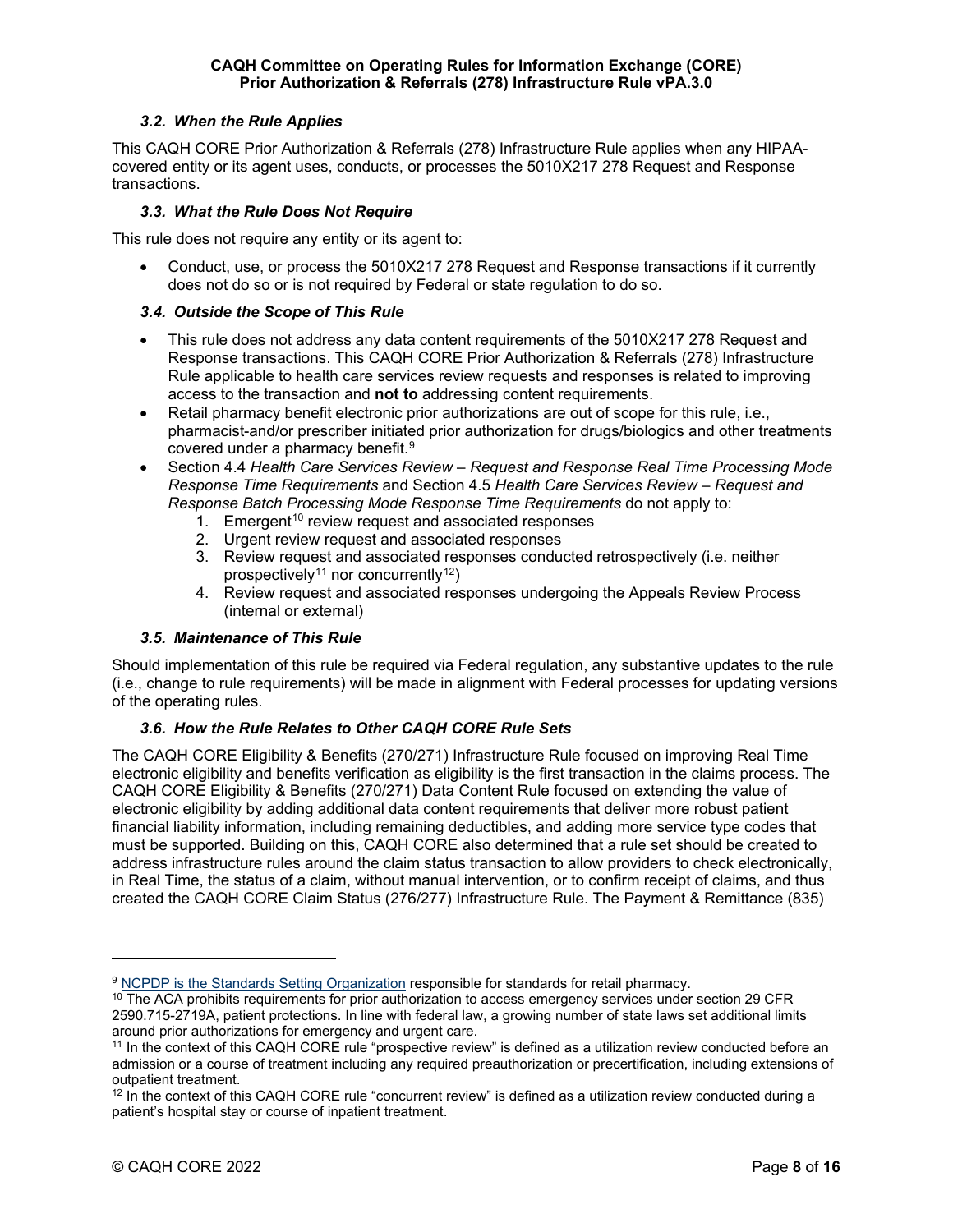Infrastructure Rule includes rules around the health care claim payment/advice transaction to allow the industry to leverage its investment in the eligibility and benefits and claim status transactions.

This CAQH CORE Prior Authorization & Referrals (278) Infrastructure Rule leverages the previously mentioned CAQH CORE Infrastructure Rule requirements by specifying the use of the 5010X231 999 and the CAQH CORE infrastructure requirements when conducting the 5010X217 278 Request and Response transactions.

This rule supports the CAQH CORE Guiding Principles that CAQH CORE Operating Rules will not be based on the least common denominator but rather will encourage feasible progress, and that CAQH CORE Operating Rules are a floor and not a ceiling, i.e., entities can go beyond the CAQH CORE Prior Authorization & Referrals (278) Rule Set.

# *3.7. Assumptions*

<span id="page-8-0"></span>A goal of this rule is to adhere to the principles of electronic data interchange (EDI) in assuring that transactions sent are accurately received and to facilitate correction of errors for electronically submitted prior authorization requests.

The following assumptions apply to this rule:

- A successful communication connection has been established
- This rule is a component of the larger set of CAQH CORE Operating Rules; as such, all the CAQH CORE Guiding Principles apply to this rule and all other rules
- This rule is not a comprehensive companion document addressing any content requirements of the 5010X217 278 Request and Response transactions or the 5010X231 999
- Compliance with all CAQH CORE Operating Rules is a minimum requirement; any HIPAAcovered entity is free to offer more than what is required in the rule

# *3.8. Abbreviations and Definitions Used in This Rule*

<span id="page-8-1"></span>**Batch (Batch Mode, Batch Processing Mode):** Batch Mode is when the initial (first) communications session is established and maintained open and active only for the time required to transfer a Batch file of one or more transactions. A separate (second) communications session is later established and maintained open and active for the time required to acknowledge that the initial file was successfully received and/or to retrieve transaction responses.

Batch Mode/Batch Processing Mode is also considered to be an asynchronous processing mode, whereby the associated messages are chronologically and procedurally decoupled. In a requestresponse interaction, the client agent can process the response at some indeterminate point in the future when its existence is discovered. Mechanisms to implement this capability may include: polling. notification by receipt of another message, receipt of related responses (as when the request receiver "pushes" the corresponding responses back to the requestor), etc.

Batch Mode/Batch Processing Mode is from the perspective of both the request initiator and the request responder. If a Batch (asynchronous) request is sent via intermediaries, then such intermediaries may, or may not, use Batch Processing Mode to further process the request.

**Business Day:** A business day consists of the 24 hours commencing with 12:00 am (Midnight or 0000 hours) of each designated day through 11:59 pm (2359 hours) of that same designated day. The actual calendar day(s) constituting business days are defined by and at the discretion of each HIPAA-covered health plan or its agent.

**Processing Mode:** Refers to when the payload of the connectivity message envelope is processed by the receiving system, i.e., in Real Time or in Batch mode.

**Real Time (Real Time Mode, Real Time Processing Mode):** Real Time Mode is when an entity is required to send a transaction and receive a related response within a single communications session, which is established and maintained open and active until the required response is received by the entity initiating that session. Communication is complete when the session is closed.

Real Time Mode/Real Time Processing Mode is also considered to be a synchronous processing mode.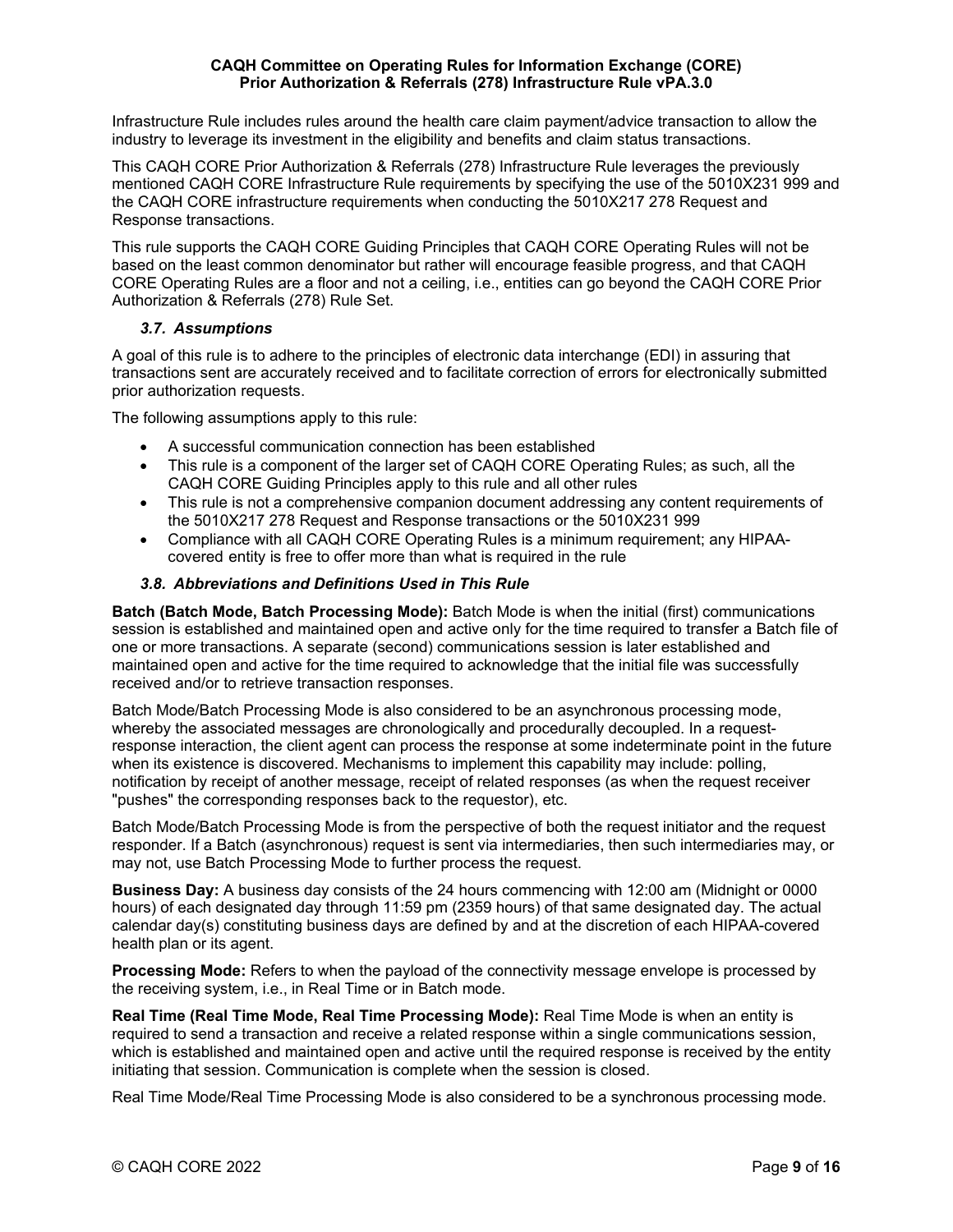Real Time Mode/Real Time Processing Mode is from the perspective of both the request initiator and the request responder.

**Safe Harbor:** A "Safe Harbor" is generally defined as a statutory or regulatory provision that provides protection from a penalty or liability.[13](#page-9-3)

In many IT-related initiatives, a safe harbor describes a set of standards/guidelines that allow for an "adequate" level of assurance when business partners are transacting business electronically.

The CAQH CORE Connectivity Safe Harbor requires the implementation of the CAQH CORE Connectivity Rule so that application vendors, HIPAA-covered providers, HIPAA-covered health plans or their respective agents can be assured the CAQH CORE Connectivity Rule will be supported by any trading partner. All entities must demonstrate the ability to implement connectivity as described in the most recent published and CAQH CORE adopted version of the CAQH CORE Connectivity Rule (hereafter referred to as CAQH CORE Connectivity Rule).

#### <span id="page-9-1"></span><span id="page-9-0"></span>**4. Rule Requirements**

# *4.1. Health Care Services Review – Request and Response Processing Mode Requirements*

A HIPAA-covered health plan or its agent must implement the server requirements for either Real Time Processing Mode **OR** Batch Processing Mode for the 5010X217 278 Request and Response transactions as specified in the CAQH CORE Connectivity Rule. Optionally, a HIPAA-covered health plan or its agent may elect to implement both Real Time and Batch Processing Modes.

The CAQH CORE Connectivity Rule Real Time Processing Mode requirements are applicable when Real Time Processing Mode is offered for these transactions. The CAQH CORE Connectivity Rule Batch Processing Mode requirements are applicable when Batch Processing Mode is offered for these transactions.

A HIPAA-covered health plan or its agent conducting the 5010X217 278 Request and Response transactions is required to conform to the processing mode requirements specified in this section regardless of any other connectivity modes and methods used between trading partners.

#### *4.2. Health Care Services Review – Request and Response Connectivity Requirements*

<span id="page-9-2"></span>A HIPAA-covered entity or its agent must be able to support the most recent published and CAQH CORE adopted version of the CAQH CORE Connectivity Rule.

The CAQH CORE Connectivity Rule addresses usage patterns for Real Time and Batch Processing Modes, the exchange of security identifiers, and communications-level errors and acknowledgements. It does not attempt to define the specific content of the message payload exchanges beyond declaring the formats that must be used between entities and that security information must be sent outside of the message envelope payload.

All HIPAA-covered entities must demonstrate the ability to implement connectivity as described in the CAQH CORE Connectivity Rule. The CAQH CORE Connectivity Rule is designed to provide a "Safe Harbor" that application vendors, HIPAA-covered providers and HIPAA-covered health plans (or other information sources) can be assured will be supported by any trading partner. Supported means that the entity is capable and ready at the time of the request by a trading partner to exchange data using the CAQH CORE Connectivity Rule. These requirements are not intended to require trading partners to remove existing connections that do not match the rule, nor are they intended to require that all trading partners must use this method for all new connections. CAQH CORE expects that in some technical circumstances, trading partners may agree to use different communication mechanism(s) and/or security requirements than those described by these requirements.

<span id="page-9-3"></span><sup>&</sup>lt;sup>13</sup> Merriam-Webster's Dictionary of Law. Merriam-Webster, Inc., 28 May, 2007. <Dictionary.com [http://dictionary.reference.com/browse/safeharbor>](http://dictionary.reference.com/browse/safeharbor)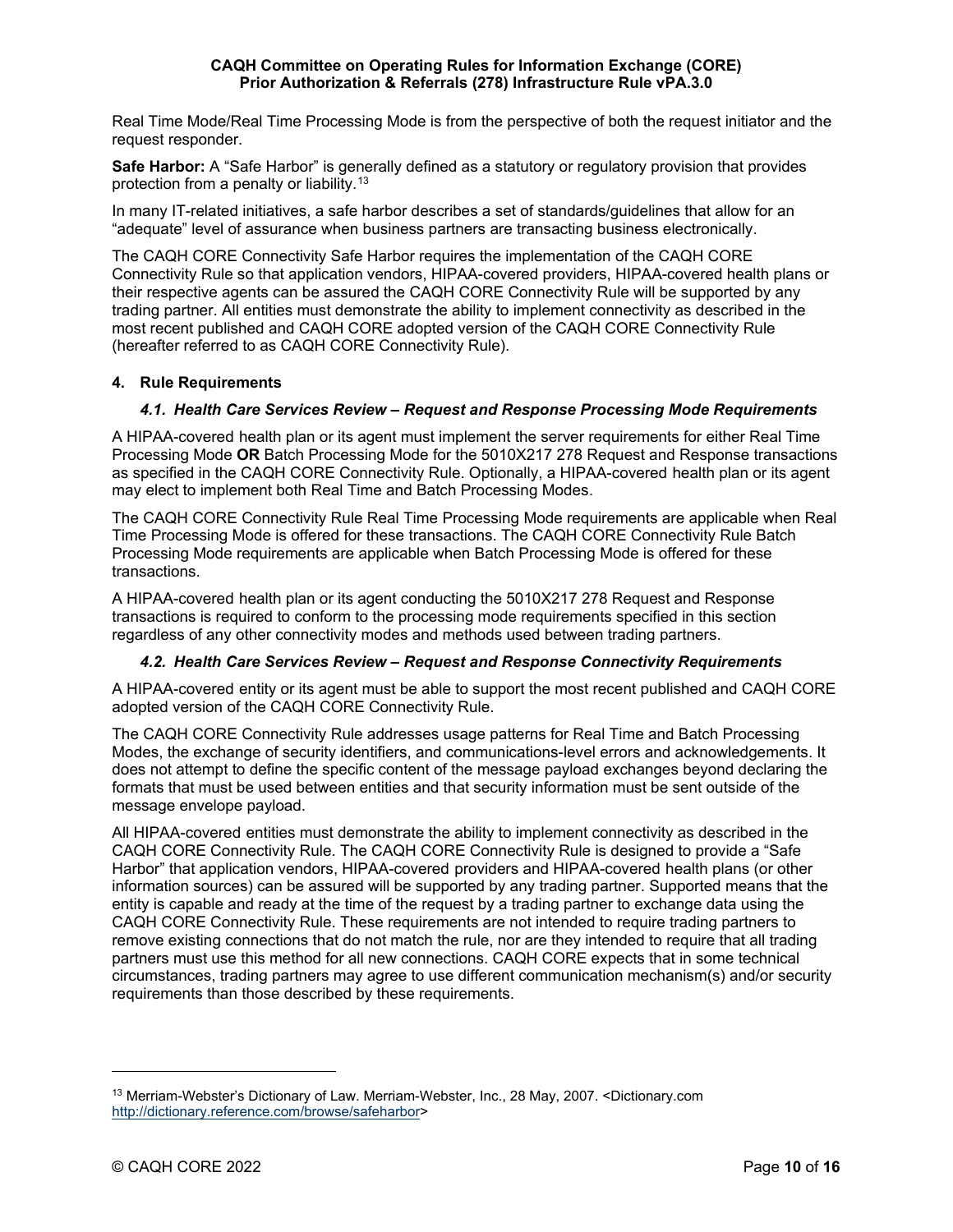#### *4.3. Health Care Services Review – Request and Response System Availability*

<span id="page-10-0"></span>Many healthcare providers have a need to request prior authorizations outside of the typical business day and business hours. Additionally, many institutional providers are now allocating staff resources to performing administrative and financial back-office activities on weekends and evenings. As a result, providers have a business need to be able to conduct prior authorization transactions at any time.

On the other hand, HIPAA-covered health plans have a business need to periodically take their prior authorization processing and other systems offline in order to perform required system maintenance. This typically results in some systems not being available for timely processing of 5010X217 278 Request and Response and 5010X231 999 transactions on certain nights and weekends. This rule requirement addresses these conflicting needs.

# *4.3.1. System Availability Requirements*

# <span id="page-10-1"></span>*4.3.1.1. Weekly System Availability Requirement*

System availability must be no less than 90 percent per calendar week for both Real Time and Batch Processing Modes. System is defined as all necessary components required to process a 5010X217 278 Request and Response and a 5010X231 999 transaction. Calendar week is defined as 12:01 a.m. Sunday to 12:00 a.m. the following Sunday. This will allow for a HIPAA-covered health plan or its agent to schedule system updates to take place within a maximum of 17 hours per calendar week for regularly scheduled downtime.

# *4.3.1.2. Quarterly System Availability Requirement*

A HIPAA-covered health plan or its agent may choose to use an additional 24 hours of scheduled system downtime per calendar quarter. System is defined as all necessary components required to process a 5010X217 278 Request and Response and a 5010X231 999 transaction. This will allow a HIPAA-covered health plan or its agent to schedule additional downtime for substantive system migration. This additional allowance in system downtime is in excess of the allowable weekly system downtime specificied in Section 4.3.1.1.

#### *4.3.2. Reporting Requirements*

#### <span id="page-10-2"></span>*4.3.2.1. Scheduled Downtime*

A HIPAA-covered health plan or its agent must publish its regularly scheduled system downtime in an appropriate manner (e.g., on websites or in Companion Guides) such that the HIPAA-covered health plan's trading partners can determine the health plan's system availability so that staffing levels can be effectively managed.

#### *4.3.2.2. Non-Routine Downtime*

For non-routine downtime (e.g., system upgrade), a HIPAA-covered health plan or its agent must publish the schedule of non-routine downtime at least one week in advance.

#### *4.3.2.3. Unscheduled Downtime*

For unscheduled/emergency downtime (e.g., system crash), a HIPAA-covered health plan or its agent are required to provide information within one hour of realizing downtime will be needed.

#### *4.3.2.4. No Response Required*

No response is required during scheduled, non-routine, or unscheduled downtime(s).

#### *4.3.2.5. Holiday Schedule*

Each HIPAA-covered health plan or its agent will establish its own holiday schedule and publish it in accordance with the rule requirements above.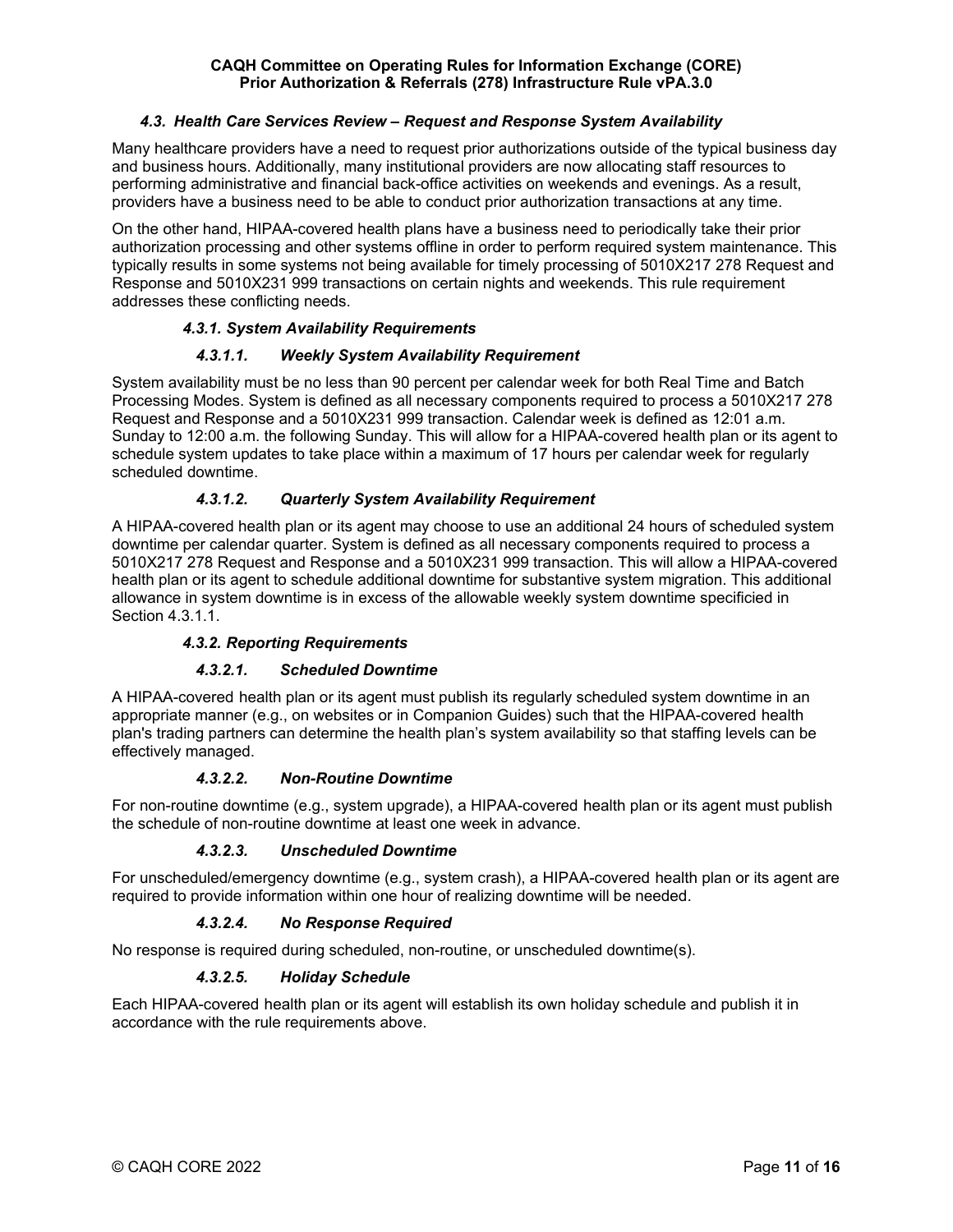#### <span id="page-11-0"></span>*4.4. Health Care Services Review – Request and Response Batch Processing Mode Response Time Requirements[14](#page-11-6)*

Each HIPAA-covered entity or its agent must support the *maximum* response time requirements to ensure that at least 90 percent of all required responses are returned within the specified maximum response times as measured within a calendar month.

Each HIPAA-covered entity or its agent must capture, log, audit, match, and report the date (YYYYMMDD), time (HHMMSS) and control numbers from its own internal systems and the corresponding data received from its trading partners.

Each HIPAA-covered entity or its agent must support the response time requirements in this section and other CAQH CORE Operating Rules regardless of the connectivity mode and methods used between trading partners.

# <span id="page-11-1"></span>*4.4.1. 5010X217 278 Initial Response Time Requirement (Batch Mode)*

*Maximum* response time for availability of 5010X217 278 Responses when processing 5010X217 278 Requests submitted in Batch Processing Mode by a provider or on a provider's behalf by a clearinghouse/switch must be no later than the second business day following submission.

# <span id="page-11-2"></span>*4.4.2. 5010X231 999 Batch Processing Mode Response Time Requirement*

A 5010X231 999 must be available to the submitter within one hour of receipt of the Batch:

• To the requester in the case of a Batch of 5010X217 278 Requests

And

• To the HIPAA-covered health plan or its agent in the case of a Batch of 5010X217 278 Responses

# <span id="page-11-3"></span>*4.4.3. Time Requirement for Requesting Additional Information/Documentation (Batch Mode)*

When a health plan or its agent pends a 5010X217 278 Request due to a need for additional information/documentation from the provider or its agent, a health plan or its agent must make available a 5010X217 278 Response specifying what additional information/documentation is needed to reach a final determination within two business days following submission of the 5010X217 278 Request.

# <span id="page-11-4"></span>*4.4.4. Time Requirement for Final Determination (Batch Mode)*

Once a health plan or its agent receives a complete prior authorization request with all information and documentation necessary, including any peer to peer medical reviews conducted prior to a final determination, [15](#page-11-7) the health plan or its agent must return either a solicited or unsolicited 5010X217 278 Response containing an approval or denial within two business days following receipt of the completed prior authorization request.

# <span id="page-11-5"></span>*4.5. Health Care Services Review – Request and Response Real Time Processing Mode Response Time Requirements*

Each HIPAA-covered entity or its agent must support the *maximum* response time requirements to ensure that at least 90 percent of all required responses are returned within the specified maximum response times as measured within a calendar month.

<span id="page-11-6"></span><sup>14</sup> The CAQH CORE Prior Authorization & Referrals (278) Infrastructure requires that a HIPAA-covered health plan or its agent must implement the server requirements for either Real Time Processing Mode OR Batch Processing Mode for the 5010X217 278 Request and Response transactions as specified in the CAQH CORE Connectivity Rule. Optionally, a HIPAA-covered health plan or its agent may elect to implement both Real Time and Batch Processing Modes.

<span id="page-11-7"></span><sup>&</sup>lt;sup>15</sup> Peer to peer medical reviews conducted after a final determination are a part of the appeals process, which is out of scope for this rule, per Section 3.4 *Outside the Scope of this Rule*.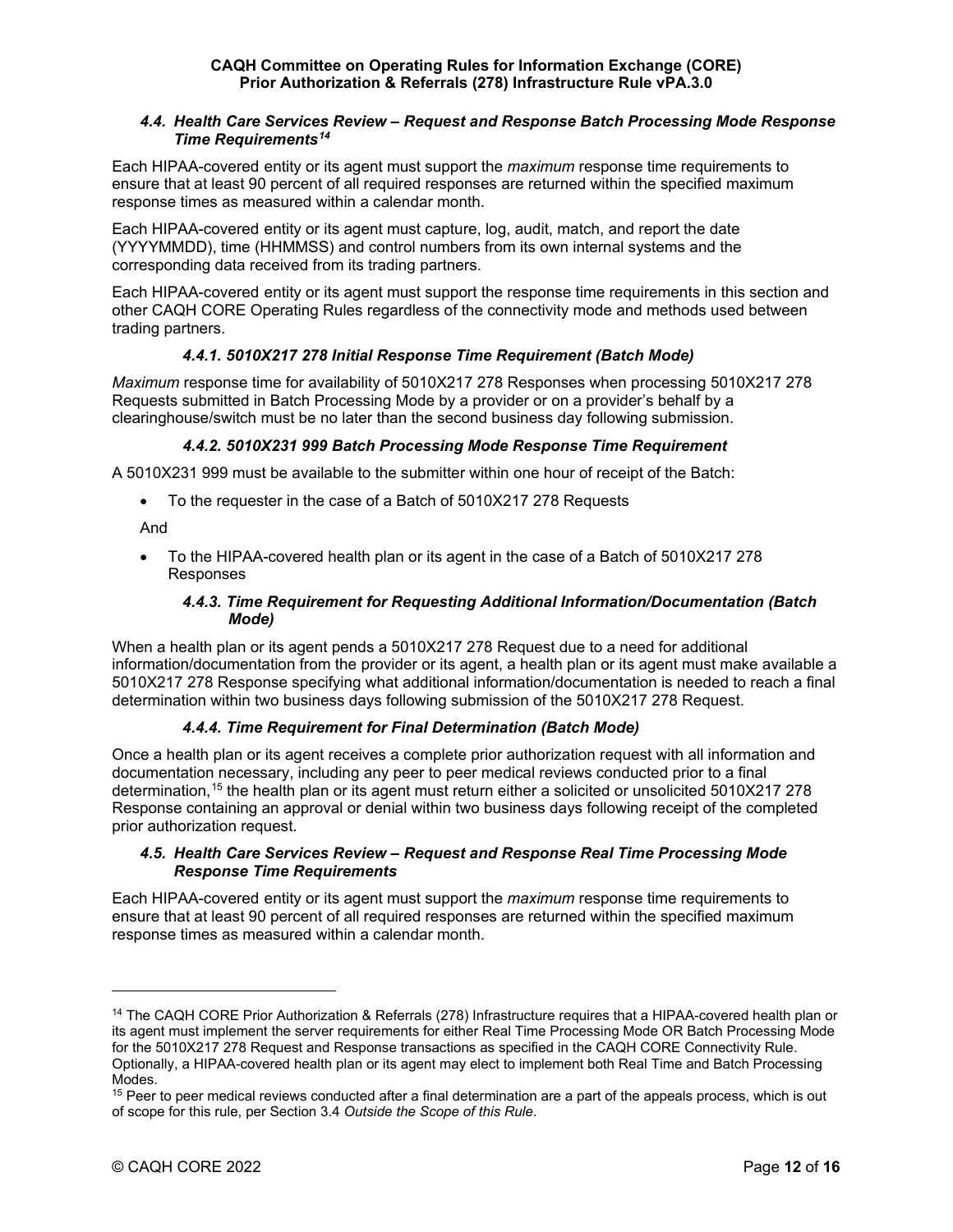Each HIPAA-covered entity or its agent must capture, log, audit, match, and report the date (YYYYMMDD), time (HHMMSS) and control numbers from its own internal systems and the corresponding data received from its trading partners.

Each HIPAA-covered entity or its agent must support these response time requirements in this section and other CAQH CORE Operating Rules regardless of the connectivity mode and methods used between trading partners.

# <span id="page-12-0"></span>*4.5.1. Time Requirement for a 5010X217 278 Initial Response (Real Time Mode)*

*Maximum* response time for the receipt of a 5010X217 278 Response from the time of submission of a 5010X217 278 Request must be 20 seconds when processing in Real Time Processing Mode. A 5010X231 999 response errors must be returned within 20 seconds.

The recommended maximum response time between each participant in the transaction routing path is 4 seconds or less per hop as long as the 20-second total roundtrip *maximum* requirement is met.

### <span id="page-12-1"></span>*4.5.2. Time Requirement for Requesting Additional Information/Documentation when Known at Time of Request (Real Time Mode)*

When a health plan or its agent pends a 5010X217 278 Request due to a need for additional information/documentation from the provider or its agent, and additional information/documentation necessary to complete the 5010X217 278 Request is immediately known by the health plan or its agent, the health plan or its agent must return the pended 5010X217 278 Response specifying what additional information/documentation is needed to reach a final determination within 20 seconds from the time of receipt of the 5010X217 278 Request.<sup>[16](#page-12-4)</sup>

# <span id="page-12-2"></span>*4.5.3. Time Requirement for Requesting Additional Information/Documentation when Unknown at Time of Request (Real Time Mode)*

After a health plan or its agent has pended the initial 5010X217 278 Request within 20 seconds from the time of submission due to a need for additional information/documentation, a health plan or its agent must return an unsolicited, 5010X217 278 Response specifying the additional information/documentation needed to reach a final determination within two business days of the initial 5010X2[17](#page-12-5) 278 Request. $^{\rm 17}$ 

# <span id="page-12-3"></span>*4.5.4. Time Requirement for Final Determination after an Initial Pended Response (Real Time Mode)*

After a health plan or its agent has sent an initial pended 5010X217 278 Response via Real Time Processing Mode, whether within 20 seconds in scenarios when additional information/documentation is immediately known or within two business days when additional information/documentation is not immediately known, a final determination must be sent via an unsolicited 5010X217 278 Response. Once a health plan or its agent receives a complete prior authorization request with all information and documentation necessary, including any peer to peer medical reviews conducted prior to the final determination,<sup>[18](#page-12-6)</sup> the health plan or its agent must return the unsolicited 5010X217 278 Response containing an approval or denial within two business days following receipt of the complete prior authorization request.

*Information/Documentation when Unknown at Time of Request* are mutually exclusive of one another.

<span id="page-12-4"></span> $16$  A health plan or its agent must communicate what additional information/documentation is needed to complete the PA request in real time if the health plan or its agent has a published policy that references the required documentation (e.g. companion guide, provider billing manuals, etc.).

<span id="page-12-5"></span><sup>&</sup>lt;sup>17</sup> An unsolicited 5010X217 278 Response specifying what additional information/documentation is needed to reach a final determination is only required in cases when the health plan or its agent did not immediately know the information/documentation necessary and return that information with a solicited 5010X217 278 Response within 20 seconds. Therefore, Section 4.5.2 *Time Requirement for Requesting Additional Information/Documentation when Known at Time of Request* and Section 4.5.3 *Time Requirement for Requesting Additional* 

<span id="page-12-6"></span> $18$  Peer to peer medical reviews conducted after a final determination are a part of the appeals process, which is out of scope for this rule, per Section 3.4 Outside the Scope of this Rule.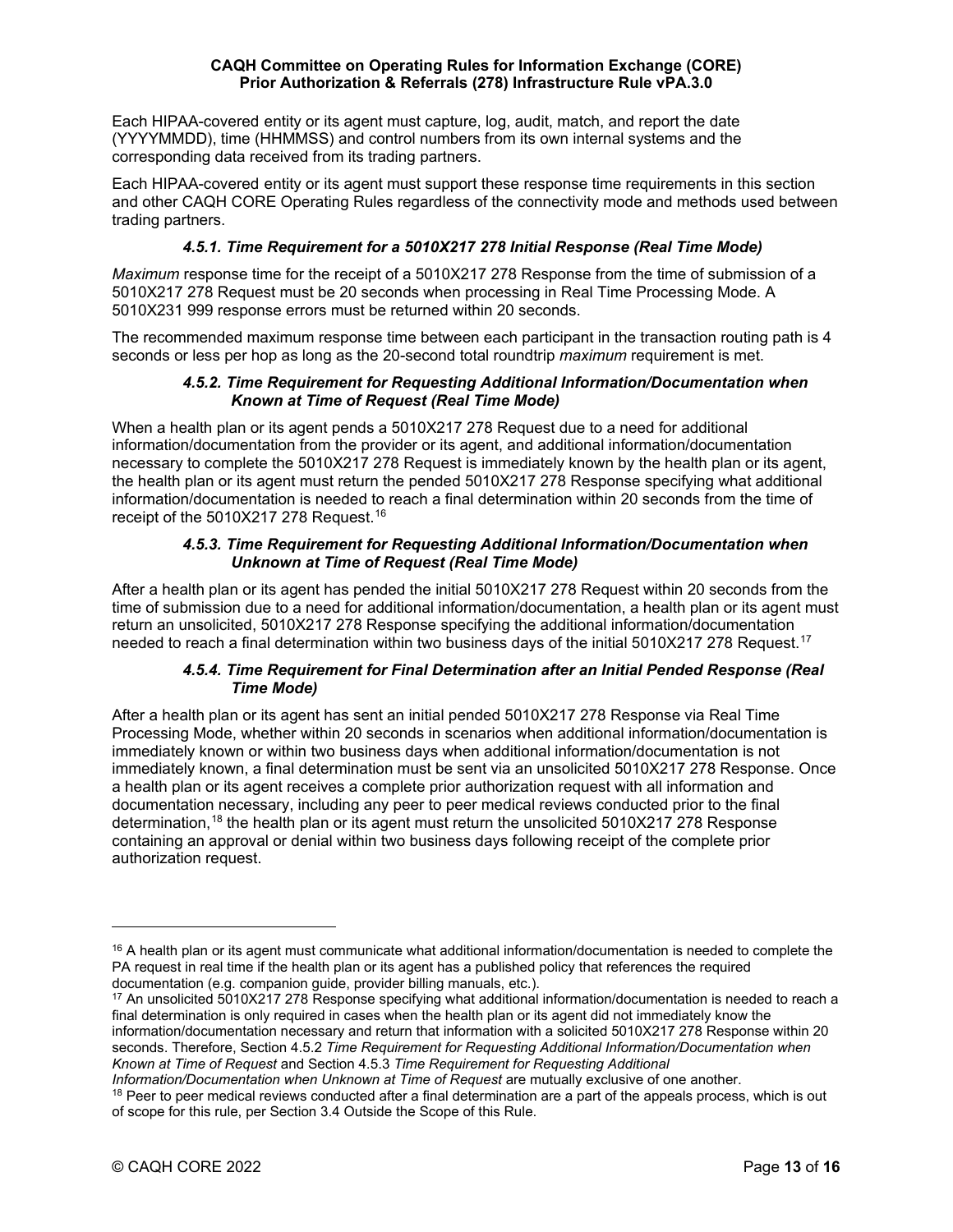# <span id="page-13-0"></span>*4.6. Health Care Services Review – Request and Response Request Close Out Requirement*

#### <span id="page-13-1"></span>*4.6.1. Time Requirement for a 5010X217 278 Response Close Out Due to a Lack of Requested Information/Documentation*

A health plan or its agent may choose to close out a 5010X217 278 Request if a provider or its agent does not respond to a request for additional information/documentation from the health plan or its agent after a minimum of 15 business days following the return of a pended 5010X217 278 Response requesting additional information/documentation necessary to adjudicate the pended 5010X217 278 Request.<sup>[19](#page-13-6)</sup>

In the event a health plan or its agent determines to close out a 5010X217 278 Request due to nonreceipt of requested additional information/documentation necessary to adjudicate the pended 5010X217 278 Request, the health plan or its agent must return an unsolicited 5010X217 278 Response communicating the prior authorization has been cancelled to the provider or its agent.

### <span id="page-13-2"></span>*4.7. Health Care Services Review – Request and Response Real Time Acknowledgement Requirements*

# <span id="page-13-3"></span>*4.7.1. Use of the 5010X231 999 Implementation Acknowledgements for Real Time Processing Mode*

A HIPAA-covered health plan or its agent must return:

• A 5010X231 999 to indicate that a Functional Group(s) or Transaction Set(s) is rejected

A HIPAA-covered health plan or its agent must not return:

• A 5010X231 999 to indicate that a Functional Group(s) or Transaction Set(s) is accepted or accepted with errors

Therefore, the submitter of a 5010X217 278 Request in Real Time will receive only one response from the HIPAA-covered health plan or its agent**:** *a 5010X231 999 rejection or a 5010X217 278 Response.*

# <span id="page-13-4"></span>*4.8. Health Care Services Review – Request and Response Batch Acknowledgement Requirements*

#### <span id="page-13-5"></span>*4.8.1. Use of the 5010X231 999 Implementation Acknowledgements for Batch Processing Mode*

*These requirements for use of the 5010X231 999 for Batch Processing Mode place parallel responsibilities on both requesters submitting the 5010X217 278 Request (i.e., providers* or *their agents) and responders returning the 5010X217 278 Response (i.e.,* HIPAA-covered *health plans* or *their agents) for sending and accepting the 5010X231 999.* The goal of this approach is to adhere to the principles of EDI in assuring that transactions sent are accurately received and to facilitate correction of errors in Functional Groups of 5010X217 278 Requests and Functional Groups of 5010X217 278 Responses.

This rule assumes a successful communication connection has been established.

A HIPAA-covered entity or its agent must return a 5010X231 999 for each Functional Group of 5010X217 278 Request or 5010X217 278 Response transactions:

• To indicate that the Functional Group(s) was either accepted, accepted with errors, or rejected

And

• To specify for each included 5010X217 278 Request or 5010X217 278 Response Transaction Set that the Transaction Set was either accepted, accepted with errors, or rejected.

<span id="page-13-6"></span> $19$  A health plan or its agent should specify the processes for the close out and resubmission/appeal of a 5010X217 278 Response and any other provider notification in their Companion Guide, provider billing manual, or other organization policy manual to ensure business and technical processes are clearly articulated to its trading partner community.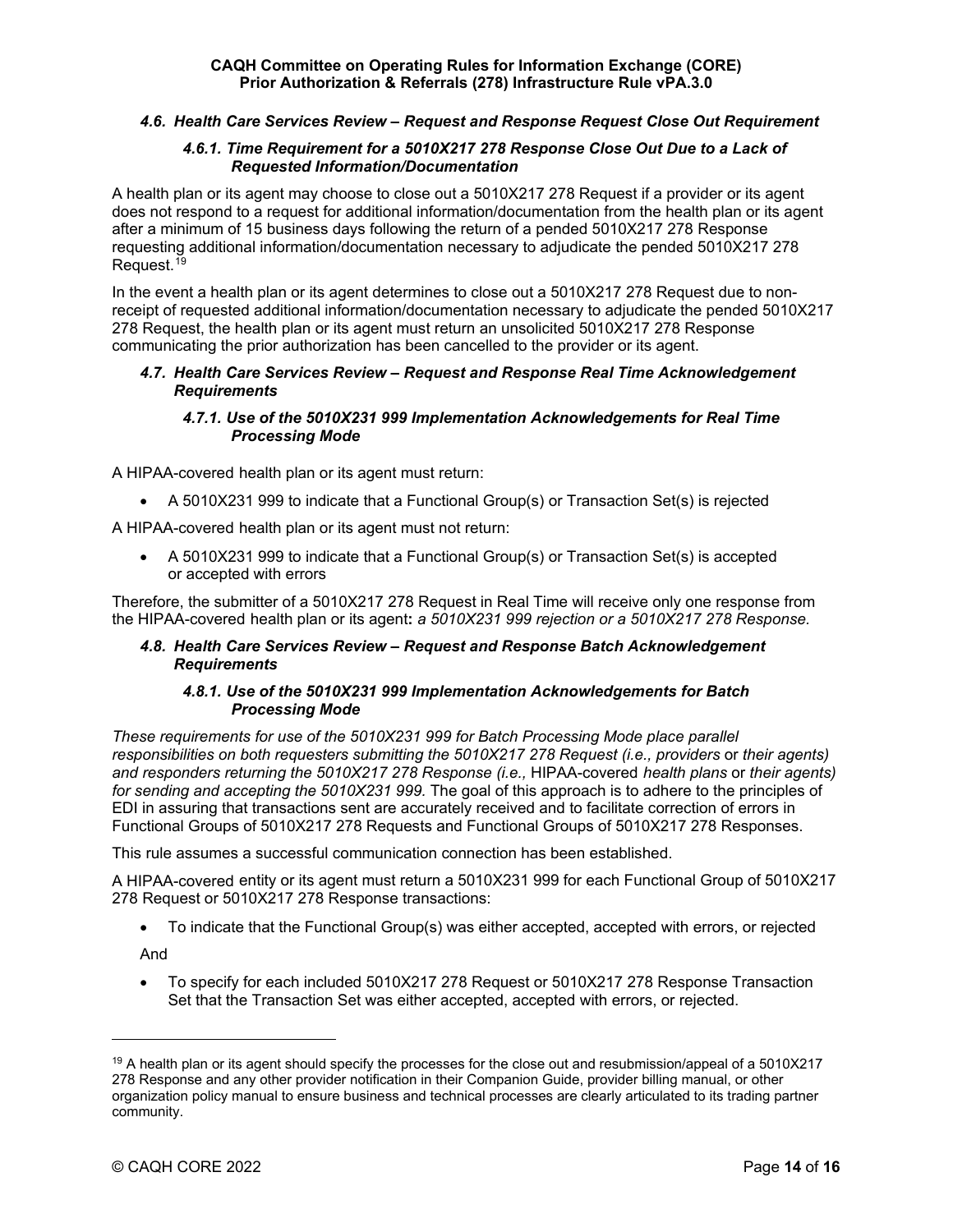When a Functional Group of 5010X217 278 Request or a Functional Group of 5010X217 278 Response transactions is either accepted with errors or rejected, the 5010X231 999 must report each error detected to the most specific level of detail supported by the 5010X231 999.

# *4.9. Health Care Services Review – Request and Response Companion Guide*

<span id="page-14-0"></span>A HIPAA-covered health plan or its agent have the option of creating a "companion guide" that describes the specifics of how it will implement the HIPAA transactions. The companion guide is in addition to and supplements the X12 TR3 Implementation Guide.

Historically, HIPAA-covered health plans or their agents have independently created companion guides that vary in format and structure. Such variance can be confusing to trading partners/providers who must review numerous companion guides along with the X12 TR3 Implementation Guides. To address this issue, CAQH CORE developed the CAQH CORE Master Companion Guide Template for health plans or their agents. Using this template, health plans and their agents can ensure that the structure of their companion guide is similar to other health plan's documents, making it easier for providers to find information quickly as they consult each health plan's document on these important industry EDI transactions.

Developed with input from multiple health plans, system vendors, provider representatives, and health care/HIPAA industry experts, this template organizes information into several simple sections – General Information (Sections 1-9) and Transaction-Specific Information (Section 10) – accompanied by an appendix. Note that the companion guide template is presented in the form of an example from the viewpoint of a fictitious Acme Health Plan.

Although CAQH CORE believes that a standard template/common structure is desirable, it recognizes that different HIPAA-covered health plans may have different requirements. The CAQH CORE Master Companion Guide template gives health plans the flexibility to tailor the document to meet their particular needs.

The requirements specified in this section do not currently apply to retail pharmacy.

# <span id="page-14-1"></span>*4.9.1. Health Care Services Review – Request and Response Companion Guide Requirements*

If a HIPAA-covered entity or its agent publishes a companion guide covering the 5010X217 278 Request and Response transactions, the Companion Guide must follow the format/flow as defined in the CAQH CORE Master Companion Guide Template.

**NOTE**: This rule does not require any HIPAA-covered entity to modify any other existing companion guides that cover other HIPAA-mandated transaction implementation guides.

# <span id="page-14-2"></span>**5. Conformance Requirements**

**Conformance** with this CAQH CORE Operating Rule can be demonstrated and certified through successful completion of the Prior Authorization & Referrals CAQH CORE Certification Test Suite with a third party CAQH CORE-authorized Testing Vendor, followed by the entity's successful application for a CORE Certification Seal. A CORE Certification Seal demonstrates that an entity has successfully tested for conformity with all of the CAQH CORE Prior Authorization & Referrals (278) Operating Rules, and the entity or its product has fulfilled all relevant conformance requirements.

Only the Department of Health and Human Services (HHS) can decide whether a particular HIPAAcovered entity's system is **compliant** or **noncompliant** with the HIPAA Administrative Simplification requirements (which include HIPAA-adopted CAQH CORE Operating Rules). HHS may adjudicate on a HIPAA-covered entity's compliance and assess civil money penalties or penalty fees for noncompliance under the following HIPAA Administrative Simplification mandates:

• HIPAA regulations mandate that the Secretary "will impose a civil money penalty upon a covered entity or business associate if the Secretary determines that the covered entity or business associate has violated an administrative simplification provision." [\(47 CFR 160.402\)](http://www.ecfr.gov/cgi-bin/text-idx?SID=a730411a4bbc271bebf70caefc73615f&node=se45.1.160_1402&rgn=div8)